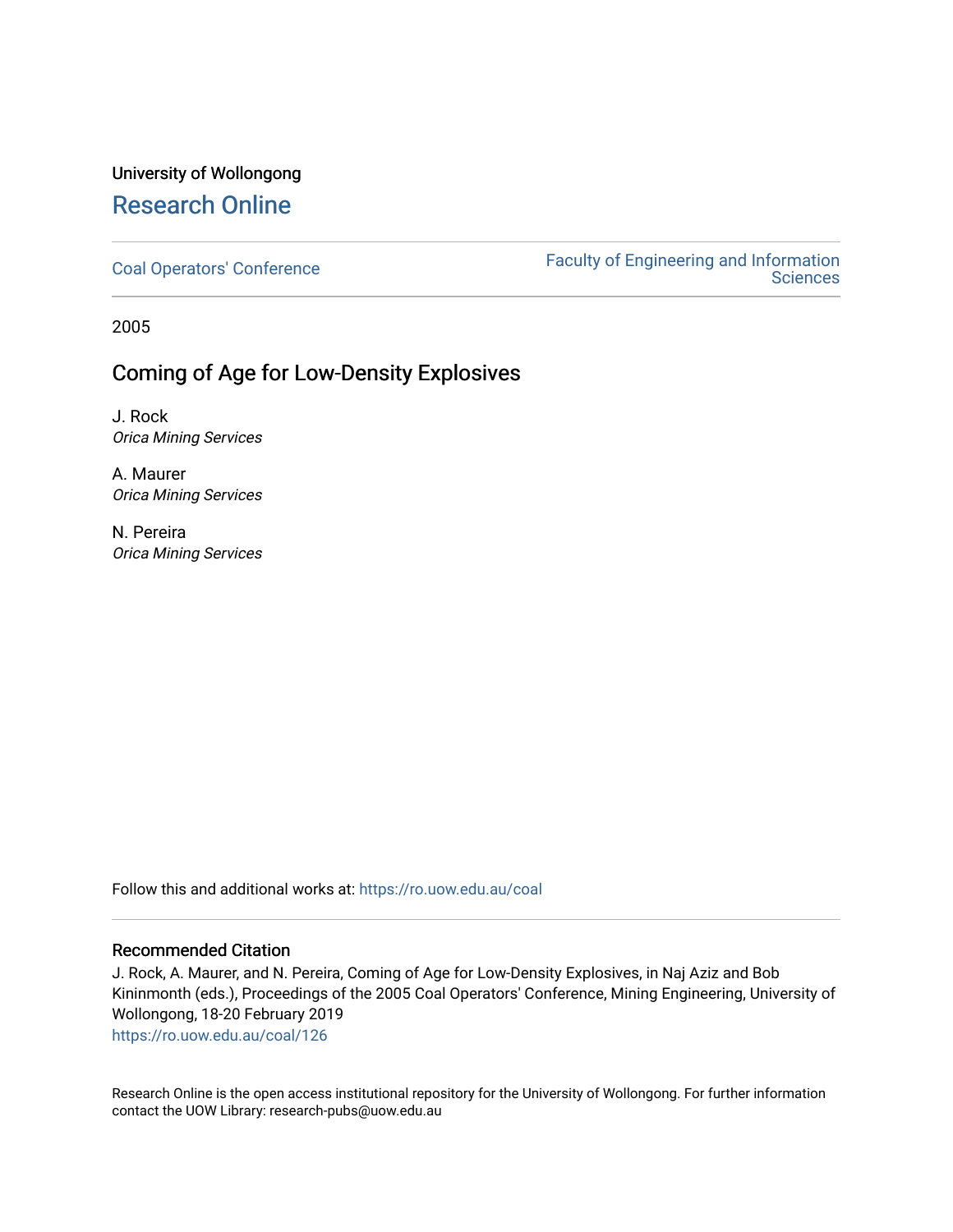# **Coming of Age for Low-Density Explosives**

**J Rock1 , A Maurer<sup>2</sup> and N Pereira<sup>3</sup>**

### **ABSTRACT**

Low-density explosives have been developed with trials being conducted for over 20 years and yet have still only gained limited market acceptance despite producing some very promising results. The biggest concern with industry acceptance has been disbelief that a product with lower density than the ANFO benchmark could fragment anything but the weakest of strata. Trials have been carried out with products such as diluted ANFO, low-density ammonium nitrate (AN) and various other mixes, although it has been only recently that low-density explosives have been accepted as a serious alternative to traditional products such as ANFO and heavy ANFO.

The recent uptake of low-density products has been the result of several key factors:

- the current resources boom forcing AN supply issues,
- the development of new handling techniques, and
- a far better understanding of the utilisation of such products.

This paper highlights the benefits of low-density products available in the market and focuses on the situations where low-density explosives can provide the end user with benefits that would otherwise be achieved through more time consuming methods.

Through correct implementation, low-density explosives can provide the blast designer with another option when looking at the optimum method of breaking the rock. This while still controlling the other limiting factors such as cost, environmental impacts (noise, vibration, dust and fumes), coal damage and safety (stable walls).

#### **INTRODUCTION**

Low-density explosives (LDE) have had a long time in development, with early studies going back to the 1970s. These early investigations focused on reducing the density of the commonly used ANFO product. The widely accepted line of thinking was that ANFO was the lowest density product available at the time and as such, this would be the ideal starting point from which to construct a lower density product. This has led to many different researchers investigating the characteristics of various formulations to try to arrive at a product that would not only be reproducible in the field, but also be commercially competitive with industry accepted products.

While several LDE products have been commercially available for many years, it has only been in recent years that they have been looked at as a viable alternative to ANFO for all but specialised applications. The main hurdle for LDE has been overcoming the perception that it is not possible to break rock with considerably lower powder factors than used with ANFO.

#### **BACKGROUND**

Although studies have continually stated the positive benefits of using LDE, the uptake from industry has been slow – partly because of fear of an unknown product, and a perception that LDE were only suitable for 'weak strata.' The main use for LDE has been for niche applications. One of the other main sticking points has been the large-scale handling of the low-density

bulking agent. This has effectively led to an impression that although the results are promising, the ongoing use of the product has been put in the 'too hard' basket by mine operators.

If the use of AN as the primary raw material in an explosives is examined, it too took a while to gain acceptance as a standard product. Ammonium nitrate was first discovered as an explosive ingredient when mixed in with nitroglycerine by Swedish chemists Ohlssen and Norrbin in 1867. Literature also makes mention of its ability to form an explosive when mixed with a hydrocarbon. McAdam and Westwater (1958) document how Alfred Nobel realised the potential value of this type of explosive and acquired the patent rights from his fellow countrymen. These early explosives used AN as an ingredient to be combined with nitroglycerine. However, it wasn't until the Texas City explosion in April 1947, along with other developments in the use of AN, that AN as the primary ingredient started being considered a viable explosive in its own right. Hopler (1993) makes mention of the low cost of AN following the end of WWII during which ten ammonia plants were built for the munitions industry to support the war. This, combined with drilling technology that allowed large diameter holes to be drilled rapidly and cheaply, called for an effective explosive product that could be loaded quickly and easily. By mid-1956, ammonium nitrate was being mixed with fuel oil (diesel), and poured from the bag into the drill hole.

Early references to LDE date back to the late 1960s with the Blasters' Handbook from Du Pont (1969) referring to a Du Pont product named 'Nilite ND' with a density range from 0.45 g/cc to 0.55 g/cc as poured (the ND meaning 'no-deck'). This product:

> *… has proven successful in vertical holes when it has been used as a top load. It has successfully replaced decking in quarry shots and is used where the total charge per borehole must be kept below a maximum weight.*

IRECO had its version of a low-density product available named Isanol, which was essentially an ANFO/polystyrene mixture.

During the 1970s, several investigations into the use of LDE were conducted, in particular the use of Isanol. These culminated in a paper by Heltzen and Kure (1980), which showed that a low-density product could be mixed with minimal segregation that was very effective for contour blasting. The main drawback was the additional handling costs associated with the product if there was only going to be minimal application. However, this study did highlight that an effective low-density product could be delivered that sustained minimal segregation along with no static effects and similar  $CO$  and  $NO<sub>x</sub>$  outputs.

Wilson and Moxon (1989) conducted extensive trials diluting ANFO with various low-density bulking agents including polystyrene, bagasse (sugar cane waste) and sawdust. The main aim of these trials was to '… develop a low-shock energy ammonium nitrate based explosive which could be used to fragment weak overburden materials'. They found that ANFO diluted with different products could be easily mixed, could be made homogenous and had detonation pressures that could be controlled. The final point from this study however, was that '… low-density explosives can lead to significant cost savings without compromising fragmentation or production'.

<sup>1.</sup> Senior Technical Services Engineer, Orica Mining Services Ltd, PO Box 319, Singleton NSW 2330.

<sup>2.</sup> Orica Mining Services Ltd, PO Box 319, Singleton NSW 2330.

<sup>3.</sup> MAusIMM, Technical Services Superintendent – North East Aust, Orica Mining Services Ltd, PO Box 140, Morningside Qld 4170.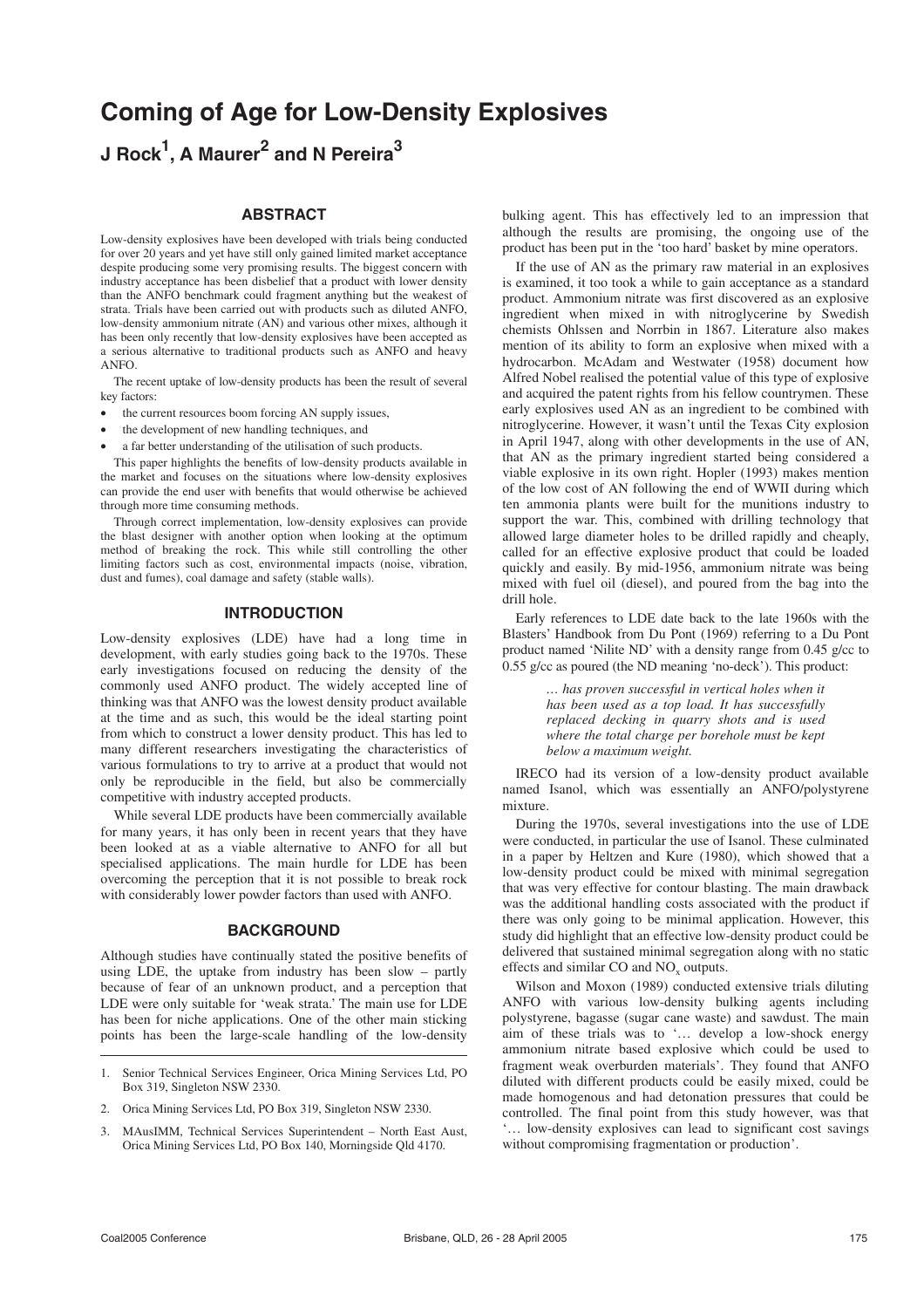In the early 1990s LDE received more attention with Hunter, Fedak and Todoeschuck (1993) investigating the use of an ANFO based LDE in wall control applications. This study looked at a range of densities from 0.36 g/cc through to 0.45 g/cc with a view to reducing ore dilution and minimising damage to the final wall. Other techniques considered at the time were pre-splitting, line drilling and decoupling of charges but were ruled out due to the irregular nature of the geology and the size of the blastholes. The other requirement of this product was its ability to be pneumatically loaded. The result of these trials was a low-density product that could be loaded consistently, that performed reliably and resulted in lower levels of blast induced damage and vibration.

At a similar time Jackson (1993) was undertaking field trials of an emulsion based LDE that was a combination of chemical gassing agents, glass micro balloons and polystyrene beads. Various mixtures were tested to determine the most easily field reproducible as well as the most economically viable. The results from these trials found that powder factors could be reduced by as much as 30 per cent, while at the same time producing similar results in terms of fragmentation, breakage, better wall stability and reduced fines. Again, this provides evidence of very good results from the utilisation of lower density products in areas that would traditionally be blasted with ANFO.

This led to a study by Grouhel and Hunsaker (1995) undertaken in the Hunter Valley region of NSW to determine the viability of LDE products similar to that investigated by Jackson. This study found that similar results to that achieved by ANFO could be produced with a low-density product at a density of 0.6 g/cc. The LDE product trialled was deemed a suitable alternative for the majority of medium to large diameter blastholes (>150 mm) where ANFO was the explosive commonly used.

Several trials were conducted in the Bowen Basin with limited acceptance of an ANFO/sawdust mix as documented by Johnson (1996). This saw reasonable quantities of product utilised to replace ANFO in softer geologies. It described significant cost savings over ANFO while providing comparable results. While this process found some acceptance, its use was limited.

Brent and Armstrong (1998) conducted trials primarily looking at the application of LDE for pre-split applications. Using a very low-density product (0.2 g/cc) in large diameter blastholes (311 mm) at depths of 45 m, the half barrel factor was increased from 32 per cent to 62 per cent purely by having a better distribution of the product in the hole (half barrel factor is the percentage of the blasthole visible following excavation of the shot material). Again this showed the benefits of using LDE products in an ongoing application, but without a significant driver behind its use (a clear benefit to the site being economic, safety or environmental), it was relegated to the trial status.

Rowe *et al* (2001) conducted a study with a variable density product to determine its suitability in soft to medium strength rock types. The primary focus was on the ability to load a lower density product into holes regardless of moisture that didn't require blasting with higher density products. They found a range of products that could be tailored to ground conditions to provide the blast designer with a customised system of explosive delivery without compromising results. This has subsequently been finding gradual market acceptance as industry has gained a better understanding of the utilisation of lower density products. This product has achieved greater success due to its ability to utilise current on-bench equipment (Mobile Manufacturing Unit – MMU) without having additional or purpose built delivery trucks.

Further work on an ANFO based LDE was conducted by Beach *et al* (2004) using wheat husks as the bulking agent with an ANFO base. While this paper reported good results in terms of the LDE employed, it required specialised handling equipment and in the words of the authors '…it is suitable for blasting weak ground with dry holes' and '…is suited to weak strata'. Again, this shows that although LDE can be utilised successfully in a large-scale blasting scenario, without significant investment in dedicated equipment, the ongoing use is limited. At the same time Rock (2004) prepared a paper on the merits of LDE based on a bulked out emulsion-based product. This paper highlighted the strengths of lower density products and the techniques to use when designing blasts for such products. It also put forward some of the theory behind the success of LDE and why it works when conventional thinking says it should not.

As highlighted in several of the papers above for a low-density explosive to be viable both operationally and economically, it needs to demonstrate several main characteristics:

- low-density bulking agent  $-$  to reduce the density of the product being diluted the bulking agent is ideally lower than  $0.15$  g/cc;
- ease of handling product needs to be as easy to load into the blasthole as the higher density product it is replacing;
- $non-segregation$  product must be homogeneous when loaded into the blasthole (and not segregate while loading);
- equivalent load rate equipment must be able to reload and load the same number of blastholes as the product it is replacing; and
- lower cost the use of a LDE must provide an economic or tangible advantage (such as lower vibration or less caprock) to encourage the mine operator to use the product.

### **PARTITION OF ENERGY**

There have been several research papers on the breakage process due to explosives. When an explosive detonates in a blasthole, the sudden and rapid release of energy produces very high pressures which initiate a fracture network around the blasthole. As this network expands, the pressure in the blasthole subsequently reduces according to the P-V relationship applicable for that explosive in that rock type. Singh (1999) proposed that although much of the energy in AN based explosives is interpreted as heave energy, the utilisation effectiveness is dependent upon the preconditioning of the rock and the extent of the fracture network created by the early stages of energy release and pressure application. A simple, idealistic, static energy release model has been proposed by Lownds (1986) in which the zones are partitioned into the commonly known components – shock, heave and losses. As can be seen in Figure 1, the pressure following detonation rapidly drops off as the explosive expands.

The areas and points in Figure 1 are represented thus:

- potential shock energy area 1,
- strain energy around the borehole area 2,
- fragmentation and heave area 3a,
- strain energy in burden at escape area 3b,
- lost energy area  $4$ ,
- initial detonation pressure point P1,
- pressure at end of shock phase point P2, and
- pressure after which no further work is done on the rock point P3 (cut-off pressure, usually 100 MPa).

As rock is a brittle material, it will break far more effectively in tension than in compression. In the early stages of energy release, some energy is expended crushing and fracturing the area immediately surrounding the blasthole. Energy is also utilised initiating and extending the predominantly radial fracture network away from the blasthole. Energy is then expended opening up both the natural joints and cracks in the rock mass as well as the fractures developed by the earlier high pressures prior to the bulk motion or heave which is manifest as kinetic energy.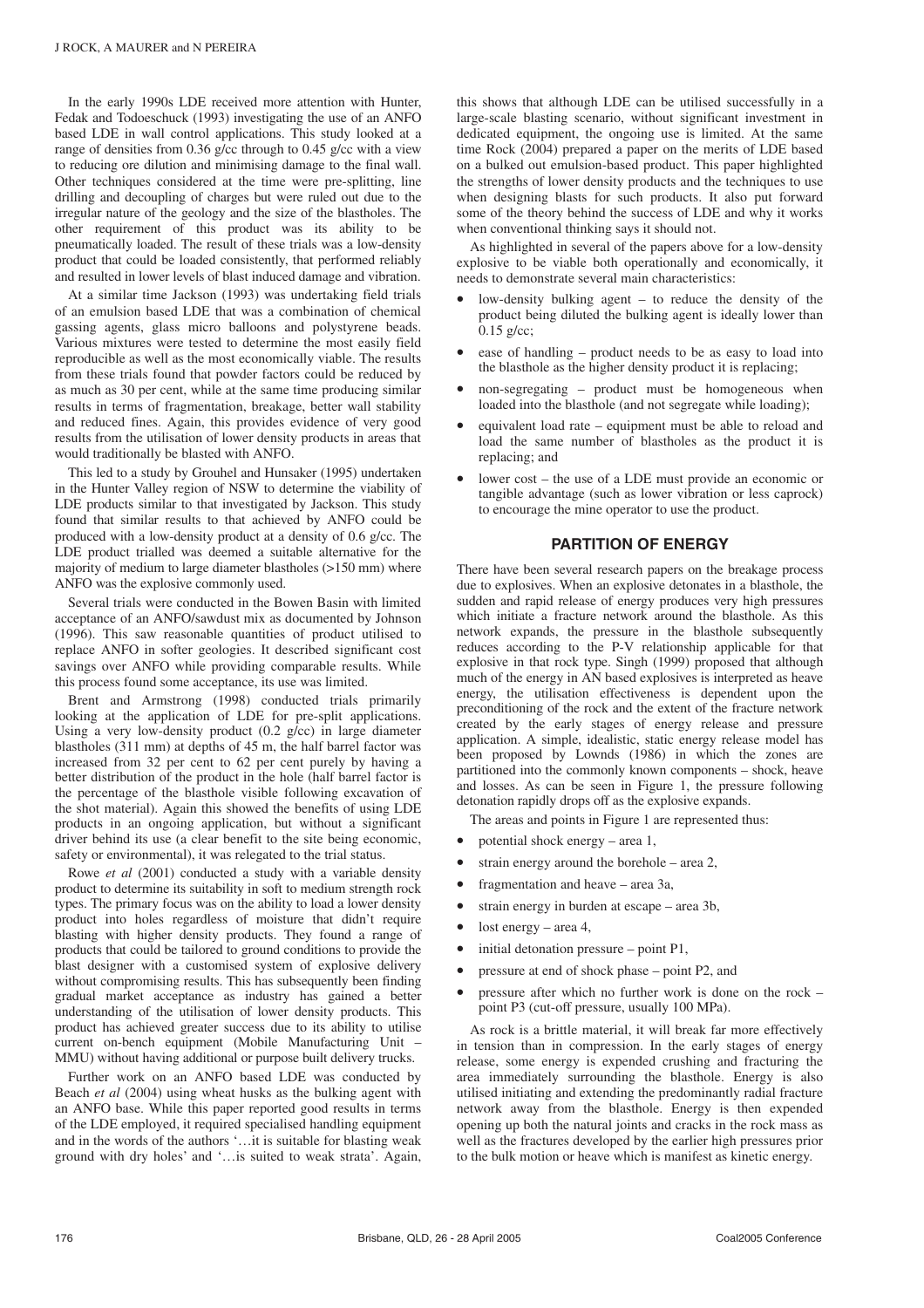

FIG 1 - Partition of energy model (Lownds, 1986).

So whereas conventional thinking has stipulated that higher VOD (and subsequently higher pressure) products produce better results in all but weak strata, this only really holds true for truly massive rock formations with minimal and irregular joint and micro-cracking (such as massive granites). In rock types that display jointing and inherent cracking (such as that found in the majority of coal mining overburden), the requirement for high initial pressures is minimal. As such a more optimal blast in terms of the correct energy for the rock can be provided by products that display significant partitioning towards heave (gas or bubble energy). Figure 2 displays the tapering off of the stress in rock versus volume due to the compression and crushing around the blasthole. This tapering off of the stress in rock is caused by the initial compression and crushing around the blasthole followed by growth of the fracture network and then the movement of the rock mass. The actual interaction point is further along the expansion curve than if it were a purely elastic reaction.



FIG 2 - Plot of pressure in gas and stress in rock versus volume (Lownds, 1991).

Once this interaction point is reached, the heave phase of the process takes over and further fragmentation and breakage is caused by this movement of the rock. As low-density products have a lower VOD, the explosion expansion curve has a lower starting pressure. This lower VOD and initial pressure translates into an increased percentage of the available energy applied during the heave process. A low-density product will still utilise some of its available energy during the initial expansion process, however this is a smaller percentage when compared to ANFO or higher density products.

It should be noted that models such as that proposed by Lownds do not account for the dynamics of blasting. More important than volume expansion, is the rate at which explosive energy is delivered to the rock as this not only controls the stress or strain in the rock, but also the strain rate which can profoundly affect the crack initiation and ultimate fracturing particularly in the near field. Higher strain rates generally lead to more fracturing and smaller fragmentation. Despite having lower detonation pressures, the energy release rate of low-density explosives is very similar to that of ANFO.

#### **CASE STUDIES**

#### **Bengalla Mine**

Bengalla Mine is managed by Coal and Allied on behalf of Rio Tinto Coal and its partners. It is a low-cost operation in the Hunter Valley producing six million tonnes of coal in 2003 and blasting 19 million bank cubic metres of material. Bengalla is 1.5 km from the township of Muswellbrook and is surrounded by a number of residences as shown in Figure 3. The management of environmental effects including blast induced fumes on its surroundings is of paramount importance to the mine.



FIG 3 - Bengalla Coal Mine with Muswellbrook township in the background.

Historically the mine has used ANFO explosives. However, due to the inherent moisture within its clay based overburden material, suboptimal detonation of ANFO has resulted. If slept for more than 24 hours the deterioration would produce post blast fumes. As a result of this, hole liners were employed to reduce the effect of ANFO deterioration. Although the combination of ANFO and hole liners were cost-effective compared to other conventional bulk emulsion based explosives, issues of reduced on-bench loading productivity and twisted liners within the blasthole resulting in bridged loading were still a concern. There was also a relationship with ANFO and hole liners that had been slept greater than seven days still producing fumes.

The low-density product  $Flexigel^{TM}$  CLEAR was highlighted as a suitable replacement product for ANFO and hole liners, to reduce both blasting costs and eliminate fume generation. A series of blasts were conducted between March and September 2004 to explore and demonstrate the suitability of this product at Bengalla Coal Mine. During this period a total of seven shots, 1600 blastholes and 600 tonnes of low-density product were fired successfully. The low-density explosive was used in both partly loaded shots to compare directly against ANFO and hole liners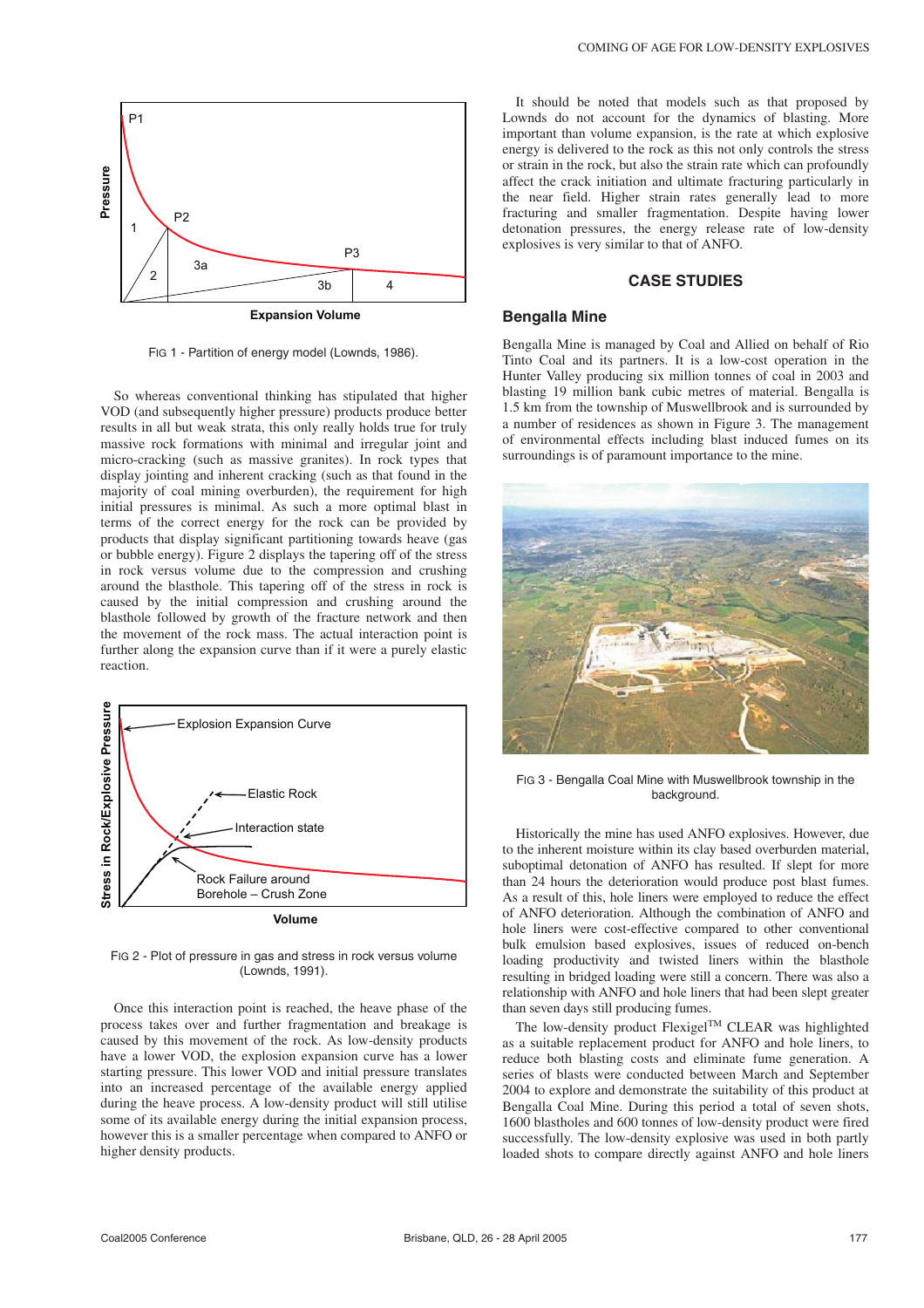as well as fully loaded shots once confidence in the product was established. Results clearly indicated that  $Flexigel^{TM}CLEAR$  did not fume in situations where conventional bulk explosives normally do. In addition to fume reduction Bengalla experienced reduced blast induced vibration and dust generation attributed to the low-density.

With a change in the mining sequence the mine wanted to take advantage of reducing their overburden inventory through the removal of buffer material and to fire their shots with a free face. The buffer material is shot material from the previous blast that slows and dampens the movement of the material thus reducing airblast. A trial blast was fired without the usual safety net of buffer material in front of the shot and the airblast results came very close to exceeding when using ANFO in the front row of holes. Through an investigation involving mine personnel and Orica Technical Services personnel, a design procedure was implemented to reduce the risk of an exceedance.

This investigation highlighted that where conventional explosive products were used, the front row burdens were not insufficient to control the face. This caused a high acceleration rate of the face material, which resulted in an airblast recording close to the site limit.

A design procedure was put in place to reduce the risk of drilling front row burdens that could not be controlled, this involved laser profiling and creating cross sections through every front row hole to ensure that every hole had sufficient burden. However, it was found that with all this in place some holes were still drilled too close to the free face with some burdens being only 2 m. This meant an alternative course of action was required to be incorporated into the procedure to account for small burdens that had already been drilled and were less than design.

When a cross section pinpointed a blasthole or blastholes that had less than the design burden, 0.5 g/cc density  $F$ lexigel<sup>TM</sup> replaced the standard product that was used. Due to the lower Velocity of Detonation (VOD) of Flexigel<sup>TM</sup> compared with ANFO/other bulk explosives, the face moves at a lower velocity and therefore reduces the chance of exceeding airblast limits.

#### **Hunter Valley Operations**

Hunter Valley Operations is an amalgamation of the Howick, Hunter Valley and Lemington mines and is managed by Rio Tinto Coal Australia. The operations produce a total of 12 Mt of domestic and export steaming coal as well as semi-soft coking coal. While the operations are approximately halfway between the townships of Singleton and Muswellbrook, there are still requirements for the blasting program to stay within environmental limits.

As the overburden removal process progresses, blasting adjacent to high voltage overhead powerlines presented dragline scheduling issues due to the size of the shots required and vibration issues. The mining sequence was bringing the shots closer to the powerlines every strip and due to the dip of the seam the depth of material to be blasted was increasing. This resulted in deeper blastholes requiring increased charge weights that limited blast size in order to control ground vibration.

Through the application of 0.5 g/cc density Flexigel<sup>TM</sup>, the blast lengths were increased from 100 m to 200 m in length while still maintaining the charge weight per delay requirement stipulated by the site. Ground vibration was required to stay below 50 mm/s at he power line towers (150 m at the closest point) to comply with the mining lease conditions. The results from the blast halved the vibration levels compared to previous shots recording 25 mm/s which were the lowest levels recorded in that area.

#### **Newlands Coal Mine**

Newlands Coal Mine, owned and managed by Xstrata Coal, is in the northern part of Queensland's Bowen Basin, 130 km west of Mackay, and 32 km north-west of Glenden. The coal is a high quality, medium volatile, low sulfur steaming coal that varies between 5.5 and 6.5 m thickness. It is mined from underground and open-cut operations that together produce seven million tonnes of washed coal per year.

In 2004, Newlands opened its Suttor Creek deposit, mining 16 million bank cubic metres to uncover a total 2.7 million tonnes of coal annually. The overburden material consists of a combination of claystone and siltstone and is mined using a BE1370 dragline fitted with a 37 cubic metre scoop bucket. Blasted material must be both well fragmented and loose to provide optimum digging performance. Historically the mine has blasted this material using ANFO, with Energan 13 (density 1.3 g/cc) toe charges. Blasting in these conditions produced significant post blast fumes. The Suttor Creek deposit was highlighted as a suitable pit for using low-density explosives and in particular Flexigel<sup>TM</sup> Clear to replace ANFO and Energan explosives to reduce both blasting costs and fume generation.

Blasting with Flexigel<sup>TM</sup> low-density explosives began in Suttor Creek in September 2004. The mine has reported that the blasted material presented to the dragline has been excellent, dragline productivity was very high for this machine achieving between 50 - 60 thousand bcm per day showing low wear rates on the bucket. This combined with the absence of visible fumes resulted in very favourable feedback from the mine.

#### **BENEFITS OF LOW-DENSITY PRODUCTS**

Based on previous work published by various authors, low-density explosives have been utilised in the following situations:

- Reduction of toe in coal mining  $-$  being able to drill every blasthole to coal or reduce coal stand-off to ensure all toe material is blasted.
- Protection of coal minimal shock energy prevents the product from damaging the coal roof.
- Reduction of caprock lower VOD allows stemming to be reduced, thus placing product in the zone where cap material is produced.
- Protection of walls using lower VOD products in pre-split can improve wall conditions considerably. Reduced back break allows some pre-splitting to be eliminated altogether.
- Management of environmental results  $-$  in side by side comparisons with ANFO, low-density products have reduced both vibration and overpressure by around 30 per cent.
- Cost benefits  $-$  by utilising a lower density product, fewer kilograms of explosives are loaded into the blasthole.
- Reduction of fines because low-density product is heavily partitioned away from shock energy, the area around the blasthole that is normally crushed is reduced.
- Absence of fumes formulation and lower VOD ensures complete consumption of all components within the blasthole, fumes have been all but eliminated with Flexigel<sup>TM</sup> CLEAR.
- Density on demand  $-$  a continuous mix product such as the Flexigel<sup>TM</sup> range, has the ability to vary the density being loaded into the hole to allow for changing rock types.
- Moisture resistance  $-$  A high emulsion content product such as Flexigel<sup>TM</sup>, has the ability to withstand moisture where ANFO based low-density products cannot.